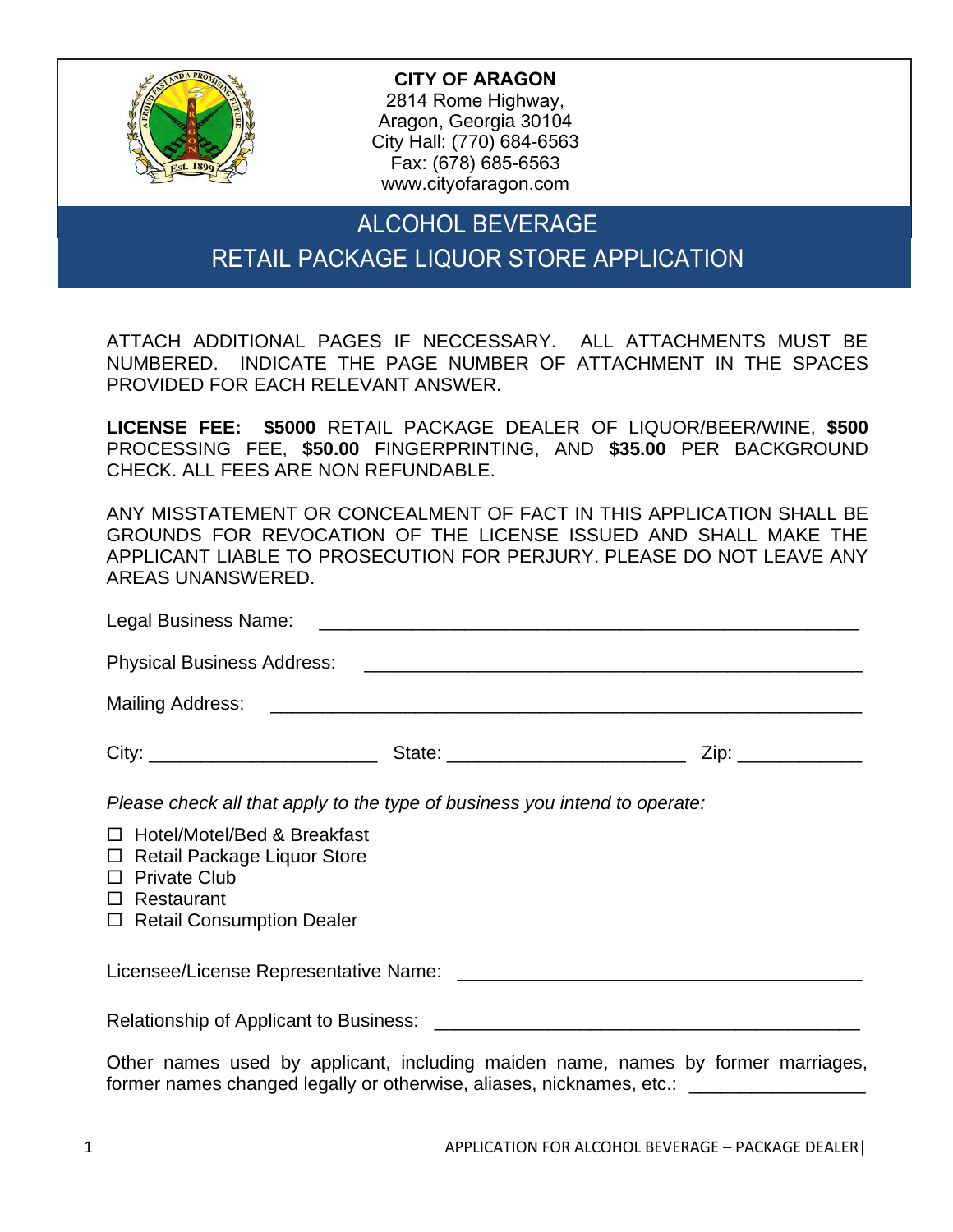| Phone: (Day) _______________________    |                                                                    |                                                                                                |
|-----------------------------------------|--------------------------------------------------------------------|------------------------------------------------------------------------------------------------|
|                                         |                                                                    |                                                                                                |
|                                         |                                                                    |                                                                                                |
|                                         |                                                                    | Is the above address your legal and bona fide domicile? ________________ If yes, for how       |
| Are you a United States citizen? ______ |                                                                    |                                                                                                |
|                                         | If yes, are you a citizen by birth or a naturalized citizen? _____ |                                                                                                |
|                                         |                                                                    | If no, please state your native country, date and port of entry. If applicable, also state the |
|                                         |                                                                    | Owner of the building and/or land in which the proposed business is to be located (you may     |
| Name:                                   |                                                                    |                                                                                                |
|                                         |                                                                    |                                                                                                |
|                                         |                                                                    |                                                                                                |
|                                         |                                                                    |                                                                                                |
|                                         |                                                                    | Has the applicant entered into an agreement or contracted with either the owner or owners,     |
|                                         |                                                                    | lessors and sublessors, for either the building or the land or both, which provide payment of  |
|                                         | rent on a percentage or profit share basis?                        |                                                                                                |
|                                         |                                                                    | If so, explain the nature of the agreement, including the name(s) and contact information of   |

all parties: \_\_\_\_\_\_\_\_\_\_\_\_\_\_\_\_\_\_\_\_\_\_\_\_\_\_\_\_\_\_\_\_\_\_\_\_\_\_\_\_\_\_\_\_\_\_\_\_\_\_\_\_\_\_\_\_\_\_\_\_\_\_\_\_

\_\_\_\_\_\_\_\_\_\_\_\_\_\_\_\_\_\_\_\_\_\_\_\_\_\_\_\_\_\_\_\_\_\_\_\_\_\_\_\_\_\_\_\_\_\_\_\_\_\_\_\_\_\_\_\_\_\_\_\_\_\_\_\_\_\_\_\_\_\_\_\_\_

\_\_\_\_\_\_\_\_\_\_\_\_\_\_\_\_\_\_\_\_\_\_\_\_\_\_\_\_\_\_\_\_\_\_\_\_\_\_\_\_\_\_\_\_\_\_\_\_\_\_\_\_\_\_\_\_\_\_\_\_\_\_\_\_\_\_\_\_\_\_\_\_\_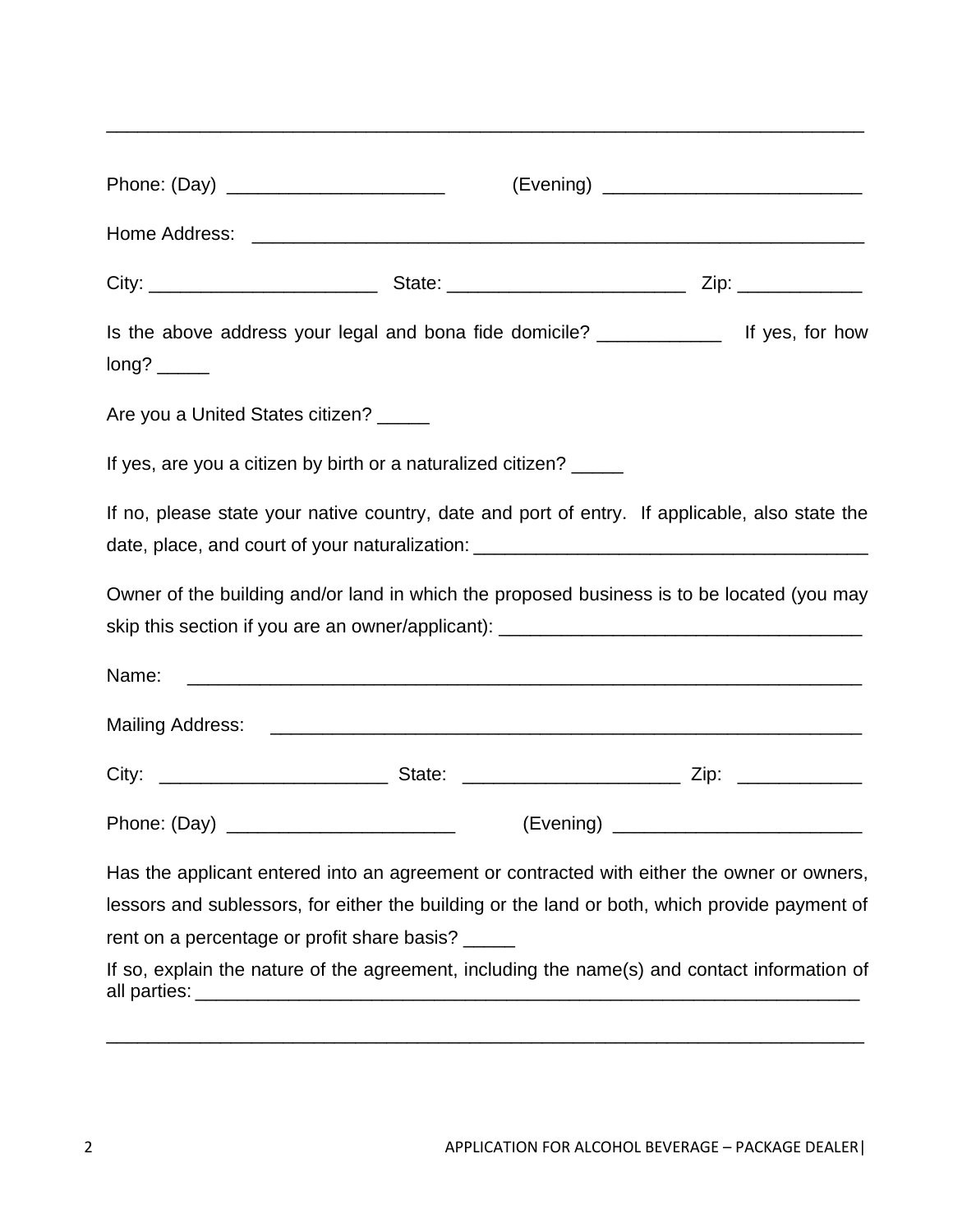What is the distance from the proposed premises to the nearest school \_\_\_\_\_\_, church \_\_\_\_\_\_\_, public library \_\_\_\_\_\_\_, publicly operated alcohol treatment center \_\_\_\_\_\_\_, other retail dealer **2** 

*Note: A certified survey will be required at the applicant's expense.*

Are there other uses or businesses within the same property? \_\_\_\_\_\_\_\_ If so, please describe, and provide contact information for the shared users of the property:

\_\_\_\_\_\_\_\_\_\_\_\_\_\_\_\_\_\_\_\_\_\_\_\_\_\_\_\_\_\_\_\_\_\_\_\_\_\_\_\_\_\_\_\_\_\_\_\_\_\_\_\_\_\_\_\_\_\_\_\_\_\_\_\_\_\_\_\_\_\_\_\_\_

\_\_\_\_\_\_\_\_\_\_\_\_\_\_\_\_\_\_\_\_\_\_\_\_\_\_\_\_\_\_\_\_\_\_\_\_\_\_\_\_\_\_\_\_\_\_\_\_\_\_\_\_\_\_\_\_\_\_\_\_\_\_\_\_\_\_\_\_\_\_\_\_\_

\_\_\_\_\_\_\_\_\_\_\_\_\_\_\_\_\_\_\_\_\_\_\_\_\_\_\_\_\_\_\_\_\_\_\_\_\_\_\_\_\_\_\_\_\_\_\_\_\_\_\_\_\_\_\_\_\_\_\_\_\_\_\_\_\_\_\_\_\_\_\_\_\_

Do you, alone or with others, hold (or have held) any other license for the sale of alcoholic beverages? \_\_\_\_\_\_\_ If so, please state the type of license, name in which the license was issued, the dates held, and the full address of the licensed premises for each license:

\_\_\_\_\_\_\_\_\_\_\_\_\_\_\_\_\_\_\_\_\_\_\_\_\_\_\_\_\_\_\_\_\_\_\_\_\_\_\_\_\_\_\_\_\_\_\_\_\_\_\_\_\_\_\_\_\_\_\_\_\_\_\_\_\_\_\_\_\_\_\_\_\_

\_\_\_\_\_\_\_\_\_\_\_\_\_\_\_\_\_\_\_\_\_\_\_\_\_\_\_\_\_\_\_\_\_\_\_\_\_\_\_\_\_\_\_\_\_\_\_\_\_\_\_\_\_\_\_\_\_\_\_\_\_\_\_\_\_\_\_\_\_\_\_\_\_

\_\_\_\_\_\_\_\_\_\_\_\_\_\_\_\_\_\_\_\_\_\_\_\_\_\_\_\_\_\_\_\_\_\_\_\_\_\_\_\_\_\_\_\_\_\_\_\_\_\_\_\_\_\_\_\_\_\_\_\_\_\_\_\_\_\_\_\_\_\_\_\_\_

Do you currently own any property on which an alcoholic beverage licensed establishment is located? \_\_\_\_\_\_\_ If so, please provide the property address and business name for each property:

\_\_\_\_\_\_\_\_\_\_\_\_\_\_\_\_\_\_\_\_\_\_\_\_\_\_\_\_\_\_\_\_\_\_\_\_\_\_\_\_\_\_\_\_\_\_\_\_\_\_\_\_\_\_\_\_\_\_\_\_\_\_\_\_\_\_\_\_\_\_\_\_\_

\_\_\_\_\_\_\_\_\_\_\_\_\_\_\_\_\_\_\_\_\_\_\_\_\_\_\_\_\_\_\_\_\_\_\_\_\_\_\_\_\_\_\_\_\_\_\_\_\_\_\_\_\_\_\_\_\_\_\_\_\_\_\_\_\_\_\_\_\_\_\_\_\_

\_\_\_\_\_\_\_\_\_\_\_\_\_\_\_\_\_\_\_\_\_\_\_\_\_\_\_\_\_\_\_\_\_\_\_\_\_\_\_\_\_\_\_\_\_\_\_\_\_\_\_\_\_\_\_\_\_\_\_\_\_\_\_\_\_\_\_\_\_\_\_\_\_

Have you ever had any financial interest in a liquor business which was denied a liquor license or had its license revoked or suspended for any reason? If so, please give details:

\_\_\_\_\_\_\_\_\_\_\_\_\_\_\_\_\_\_\_\_\_\_\_\_\_\_\_\_\_\_\_\_\_\_\_\_\_\_\_\_\_\_\_\_\_\_\_\_\_\_\_\_\_\_\_\_\_\_\_\_\_\_\_\_\_\_\_\_\_\_\_\_\_

\_\_\_\_\_\_\_\_\_\_\_\_\_\_\_\_\_\_\_\_\_\_\_\_\_\_\_\_\_\_\_\_\_\_\_\_\_\_\_\_\_\_\_\_\_\_\_\_\_\_\_\_\_\_\_\_\_\_\_\_\_\_\_\_\_\_\_\_\_\_\_\_\_

\_\_\_\_\_\_\_\_\_\_\_\_\_\_\_\_\_\_\_\_\_\_\_\_\_\_\_\_\_\_\_\_\_\_\_\_\_\_\_\_\_\_\_\_\_\_\_\_\_\_\_\_\_\_\_\_\_\_\_\_\_\_\_\_\_\_\_\_\_\_\_\_\_

Has any place of business, engaged in the sale of alcoholic beverages, with which you have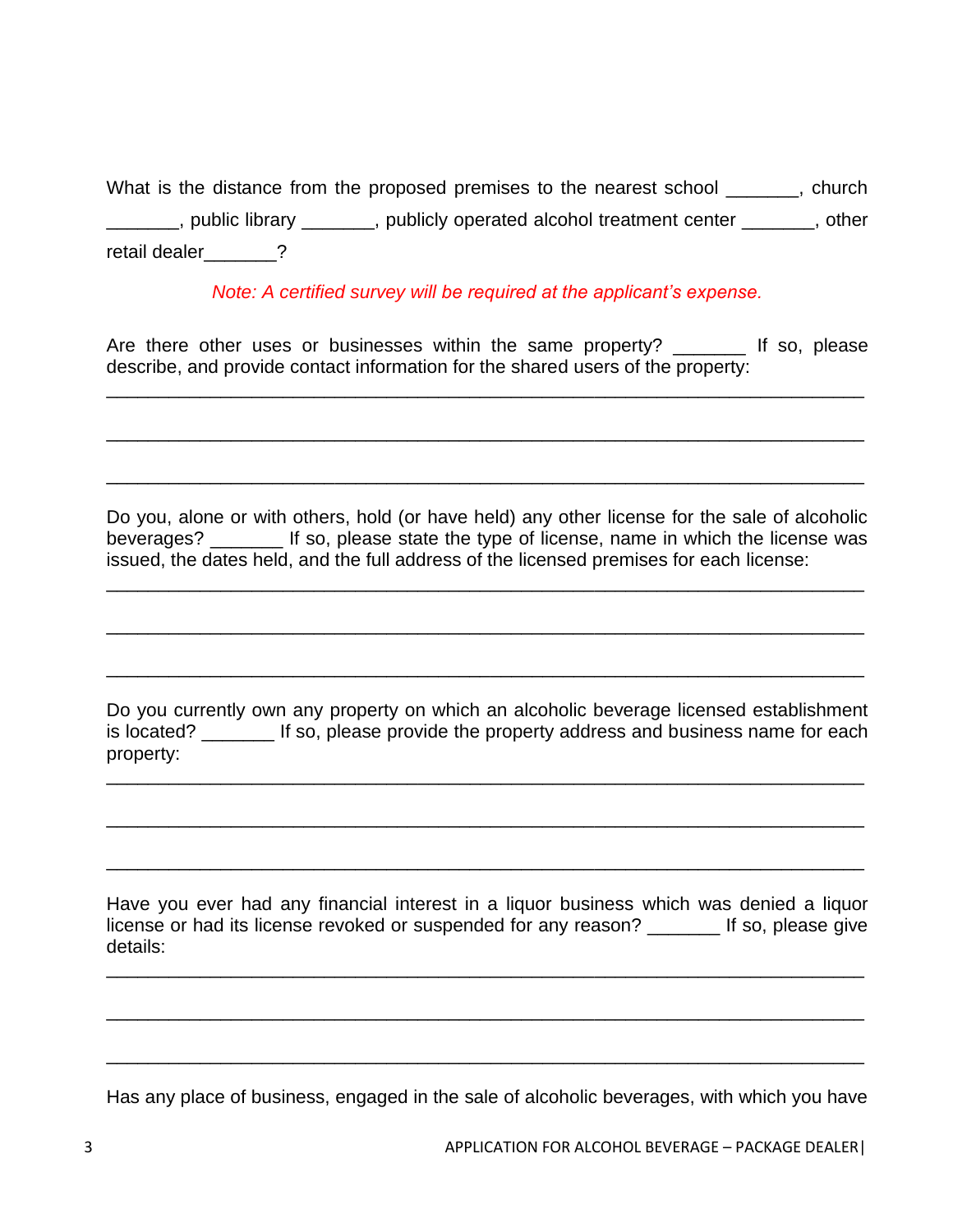Has any place of business, engaged in the sale of alcoholic beverages, with which you havebeen associated, ever been cited or charged, at any time, with any violation of Georgia, Federal, or Municipal law or any rule, regulation, or ordinance concerning the sale of such products? \_\_\_\_\_\_\_\_ If so, please provide full details, including the date(s), alleged charge(s), citation issuing authority, and any legal action or result:

\_\_\_\_\_\_\_\_\_\_\_\_\_\_\_\_\_\_\_\_\_\_\_\_\_\_\_\_\_\_\_\_\_\_\_\_\_\_\_\_\_\_\_\_\_\_\_\_\_\_\_\_\_\_\_\_\_\_\_\_\_\_\_\_\_\_\_\_\_\_\_\_\_

\_\_\_\_\_\_\_\_\_\_\_\_\_\_\_\_\_\_\_\_\_\_\_\_\_\_\_\_\_\_\_\_\_\_\_\_\_\_\_\_\_\_\_\_\_\_\_\_\_\_\_\_\_\_\_\_\_\_\_\_\_\_\_\_\_\_\_\_\_\_\_\_\_

\_\_\_\_\_\_\_\_\_\_\_\_\_\_\_\_\_\_\_\_\_\_\_\_\_\_\_\_\_\_\_\_\_\_\_\_\_\_\_\_\_\_\_\_\_\_\_\_\_\_\_\_\_\_\_\_\_\_\_\_\_\_\_\_\_\_\_\_\_\_\_\_\_

Has any business, with which you were affiliated as owner, manager, employee, stockholder, officer, director, partner, or any other capacity, or have any of your associates, partners, or employees ever been charged with violating any law or ordinance related to narcotics, prostitution, or gambling? \_\_\_\_\_\_\_ If so, please explain in detail: **with a set of the set of the set of the set of the set of the set of the set of the set of the set of the set of the set of the set of the set of the set of the set of the set of the set of the set of the set of t** 

\_\_\_\_\_\_\_\_\_\_\_\_\_\_\_\_\_\_\_\_\_\_\_\_\_\_\_\_\_\_\_\_\_\_\_\_\_\_\_\_\_\_\_\_\_\_\_\_\_\_\_\_\_\_\_\_\_\_\_\_\_\_\_\_\_\_\_\_\_\_\_\_\_

\_\_\_\_\_\_\_\_\_\_\_\_\_\_\_\_\_\_\_\_\_\_\_\_\_\_\_\_\_\_\_\_\_\_\_\_\_\_\_\_\_\_\_\_\_\_\_\_\_\_\_\_\_\_\_\_\_\_\_\_\_\_\_\_\_\_\_\_\_\_\_\_\_

Applicants cannot have been convicted of, nor entered a plea of nolo contendere to, any felony or misdemeanor relating to the sale or use of alcoholic beverages or illegal drugs within five (5) years prior to the date of this application. Applicants must read and understand the City of Aragon ordinance regarding the rules and regulations of the sale of alcoholic beverages. The licensee and/or the license representative must be a resident of the State of Georgia and an acting manager of the business. If the Licensee and/or License Representative have not been a resident of the State of Georgia for at least five years, then they must have a background investigation conducted by a law enforcement agency in their previous state(s) of residence. The background investigation report must include all arrests and convictions for misdemeanors, felonies and local ordinances. This report must be sent directly from the investigating agency to the City of Aragon, Chief of Police, 2814 Rome Highway, Aragon, Georgia 30104.

The Licensee and/or License Representative must also be fingerprinted or have on file at the Aragon Police Department.

Date last fingerprint taken: \_\_\_\_\_\_\_\_\_\_\_\_\_\_\_\_\_\_\_ File Verified by: \_\_\_\_\_\_\_\_\_\_\_\_\_\_\_\_\_

Is any person who owns an interest in this license an employee, or elected official, of the City of Aragon? If so, please explain whom and how the person(s) is affiliated with the City and this potential licensee:

\_\_\_\_\_\_\_\_\_\_\_\_\_\_\_\_\_\_\_\_\_\_\_\_\_\_\_\_\_\_\_\_\_\_\_\_\_\_\_\_\_\_\_\_\_\_\_\_\_\_\_\_\_\_\_\_\_\_\_\_\_\_\_\_\_\_\_\_\_\_\_\_\_

\_\_\_\_\_\_\_\_\_\_\_\_\_\_\_\_\_\_\_\_\_\_\_\_\_\_\_\_\_\_\_\_\_\_\_\_\_\_\_\_\_\_\_\_\_\_\_\_\_\_\_\_\_\_\_\_\_\_\_\_\_\_\_\_\_\_\_\_\_\_\_\_\_

\_\_\_\_\_\_\_\_\_\_\_\_\_\_\_\_\_\_\_\_\_\_\_\_\_\_\_\_\_\_\_\_\_\_\_\_\_\_\_\_\_\_\_\_\_\_\_\_\_\_\_\_\_\_\_\_\_\_\_\_\_\_\_\_\_\_\_\_\_\_\_\_\_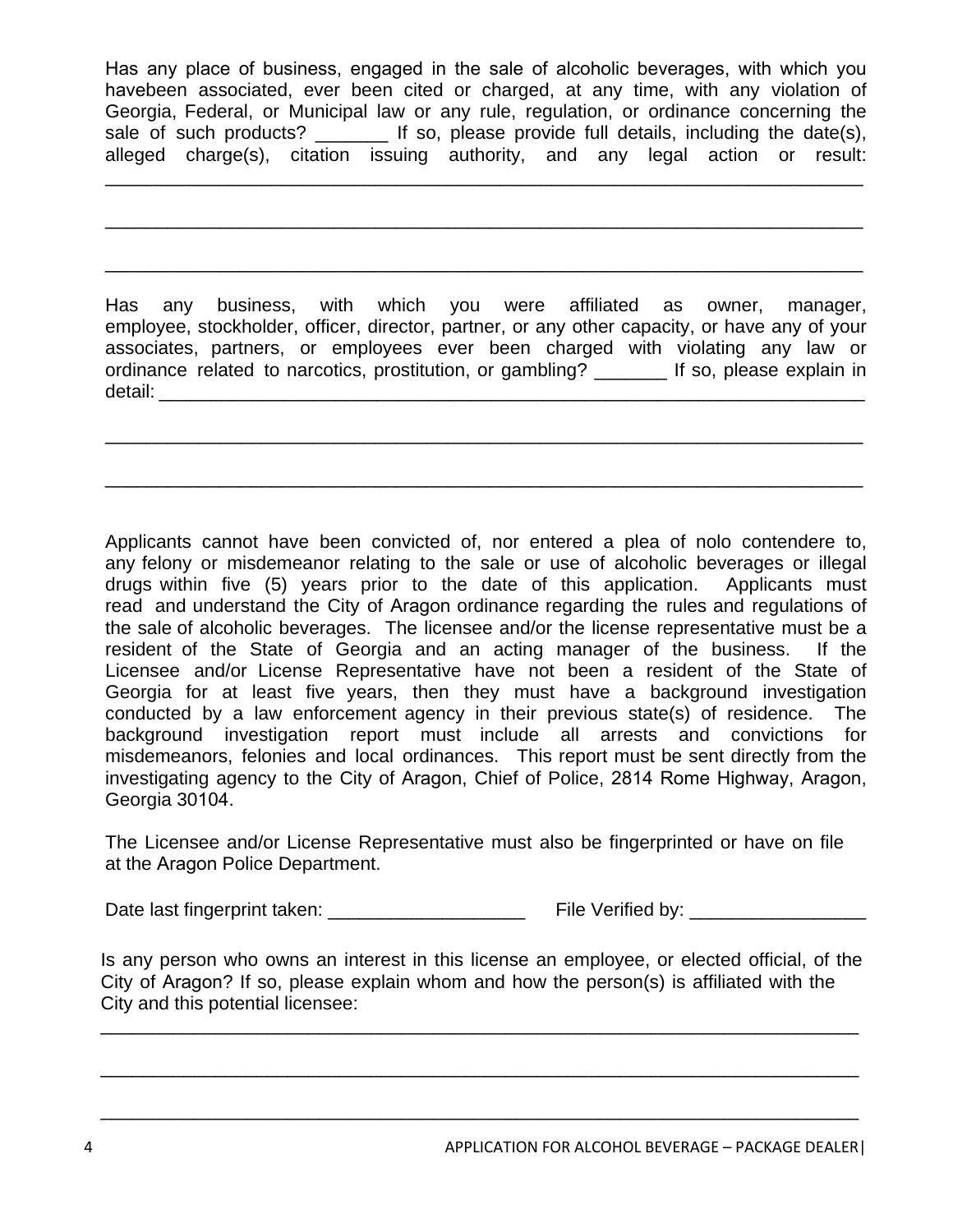| Are all of these stockholders U.S. Citizens? __________________                                  |  |
|--------------------------------------------------------------------------------------------------|--|
| If not, give permanent alien registration No. ____________________and attach copy of green card. |  |

Name, social security number, per cent interest and legal address of all stockholders owning 5% or more of the company.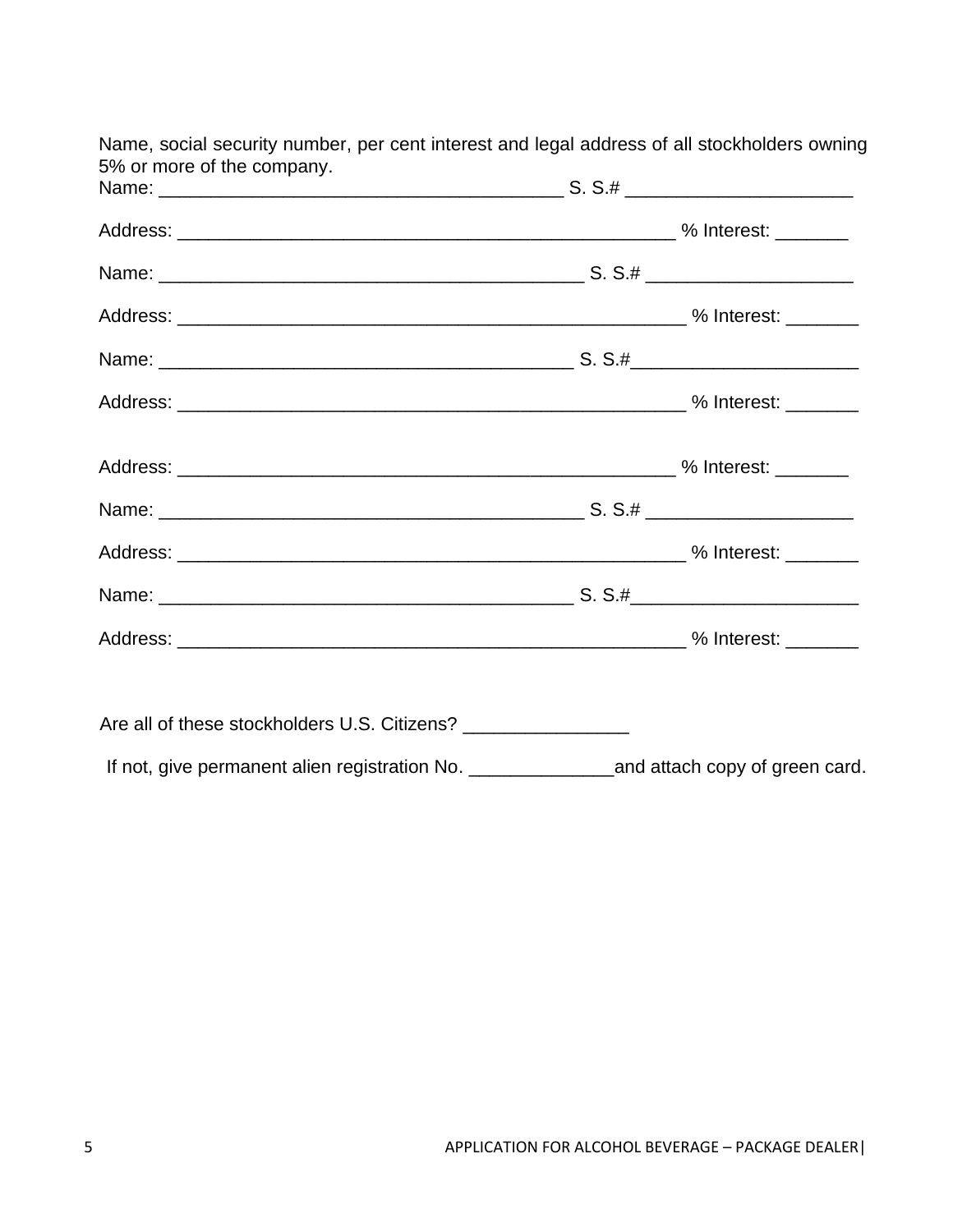Before signing this application, please check to make sure all answers and explanations are stated fully and correctly. The following statement is to be executed under oath and is subject to the penalties of false swearing. Be sure that it includes all attached sheets submitted herewith.

## STATE OF GEORGIA, POLK COUNTY, CITY OF ARAGON

| subject to the penalties of false swearing, that the statements and answers made by me, as<br>the applicant, in the foregoing application are true and correct. I am familiar with, have<br>read, understand, and agree to abide by all applicable City Ordinances, local, state, and<br>federal laws pertaining to the establishment and operation of a business inside the City<br>of Aragon's City limits involved in the sale of alcohol and the proper conduct of its<br>management. I understand that a violation of any applicable law, no matter how minor, may<br>result in the permanent revocation of my liquor license. | do solemnly swear or affirm, |
|-------------------------------------------------------------------------------------------------------------------------------------------------------------------------------------------------------------------------------------------------------------------------------------------------------------------------------------------------------------------------------------------------------------------------------------------------------------------------------------------------------------------------------------------------------------------------------------------------------------------------------------|------------------------------|
|                                                                                                                                                                                                                                                                                                                                                                                                                                                                                                                                                                                                                                     |                              |
|                                                                                                                                                                                                                                                                                                                                                                                                                                                                                                                                                                                                                                     |                              |
| Drivers License Number: _____________________________ Issuing State: ______________________________                                                                                                                                                                                                                                                                                                                                                                                                                                                                                                                                 |                              |
|                                                                                                                                                                                                                                                                                                                                                                                                                                                                                                                                                                                                                                     |                              |
| his or her name to the foregoing application stating to me that he or she knew and<br>understood all statements and answers made therein, and other oath actually administered<br>by me, has sworn or affirmed, that said statements and answers are true and correct.                                                                                                                                                                                                                                                                                                                                                              | signed                       |
| This _____Day of _____________________________, 20_____                                                                                                                                                                                                                                                                                                                                                                                                                                                                                                                                                                             | [place notary seal here]     |

Notary Public Signature: \_\_\_\_\_\_\_\_\_\_\_\_\_\_\_\_\_\_\_\_\_\_\_\_\_\_\_\_\_\_\_\_\_\_\_\_\_\_\_\_\_\_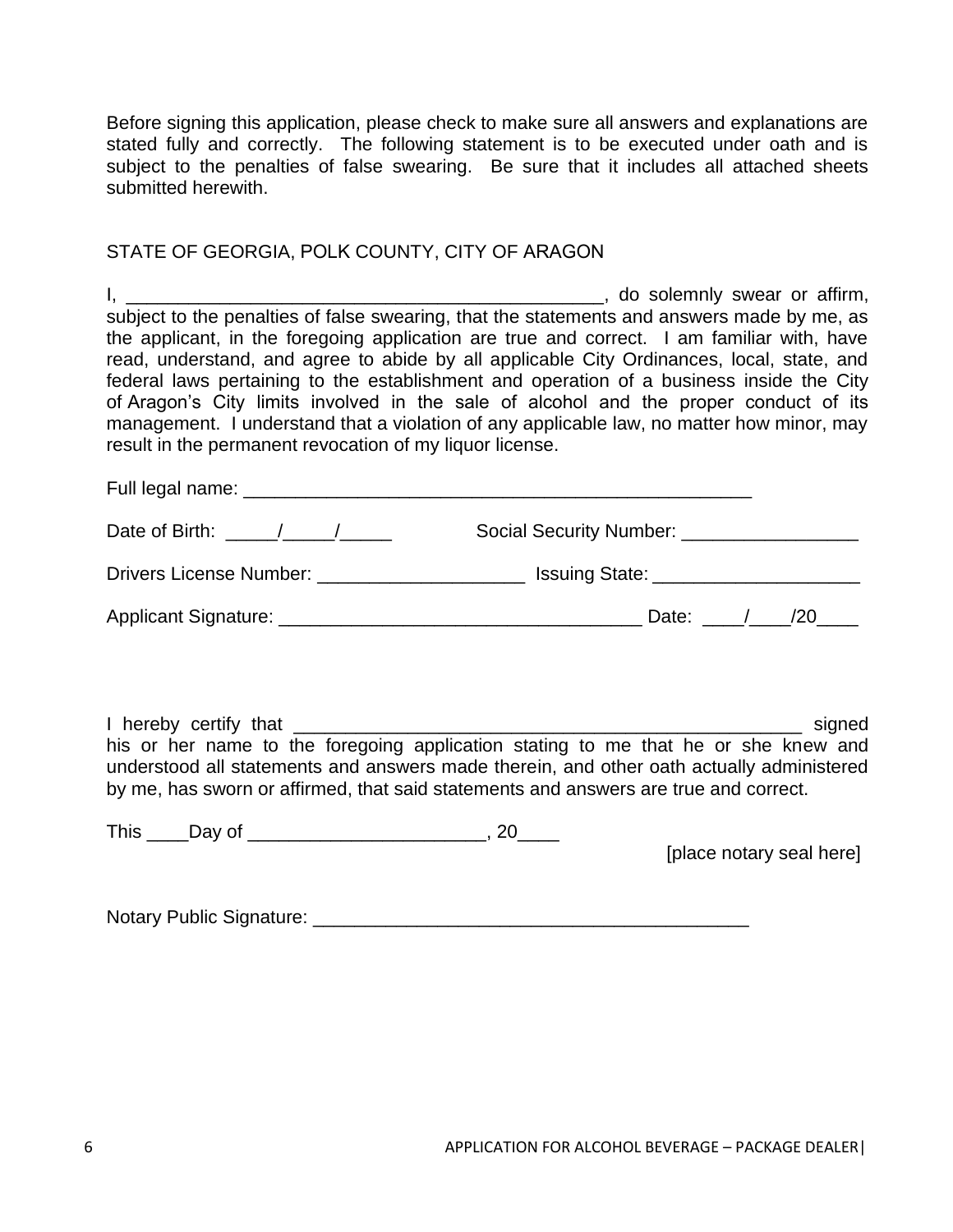

CITY OF ARAGON 2814 Rome Highway, Aragon, Georgia 30104 City Hall: (770) 684-6563 Fax: (678) 685-6563 www.cityofaragon.com

## **Affidavit Verifying Status for City Public Benefit Application**

By executing this affidavit under oath, as an applicant for a Business License or Occupation Tax Certificate, Alcohol License, Taxi Permit or other public benefit, as referenced in O.C.G.A. Section 50-36-1, from the City of Aragon, the undersigned applicant verifies one of the following with respect to my application for a public benefit.

- 1) \_\_\_\_\_ I am a United States citizen
- 2) am a legal permanent resident of the United States.
- 3) \_\_\_\_\_ I am a qualified alien or non-immigrant under the Federal Immigration and Nationality Act with an alien number issued by the Department of Homeland Security or other federal immigration agency.

The undersigned applicant also hereby verifies that he or she is 18 years of age or older and has provided at least one secure and verifiable document, as required by O.C.G.A. § 50-36-1 (e)(1), with this affidavit.

The secure and verifiable document provided with this affidavit can best be classified as:

\_\_\_\_\_\_\_\_\_\_\_\_\_\_\_\_\_\_\_\_\_\_\_\_\_\_\_\_\_\_\_\_\_\_\_\_\_\_\_\_\_\_\_\_\_\_\_\_\_\_\_\_\_\_\_\_\_\_\_\_\_\_\_\_\_\_\_\_\_\_\_\_\_

In making the above representation under oath, I understand that any person who knowingly and willfully makes a false, fictitious, or fraudulent statement or representation in an affidavit shall be guilty of a violation of O.C.G.A. § 16-10-20, and face criminal penalties as allowed by such criminal statute.

| Executed in Aragon, Georgia.                                         | Signature of Applicant:                               | Date |
|----------------------------------------------------------------------|-------------------------------------------------------|------|
| <b>SUBSCRIBED AND SWORN</b><br>BEFORE ME ON THIS THE<br>DAY OF<br>20 | Printed Name of Applicant:                            |      |
| <b>Notary Public</b><br>My Commission Expires:                       | $\star$<br>Alien Registration number for non-citizens |      |

\*Note: O.C.G.A. § 50-36-1(e)(2) requires that aliens under the federal Immigration and Nationality Act, Title 8 U.S.C., as amended, provide their alien registration number. Because legal permanent residents are included in the federal definition of "alien", legal permanent residents must also provide their alien registration number. Qualified aliens that do not have an alien registration number may supply another identifying number: \_\_\_\_\_\_\_\_\_\_\_\_\_\_\_